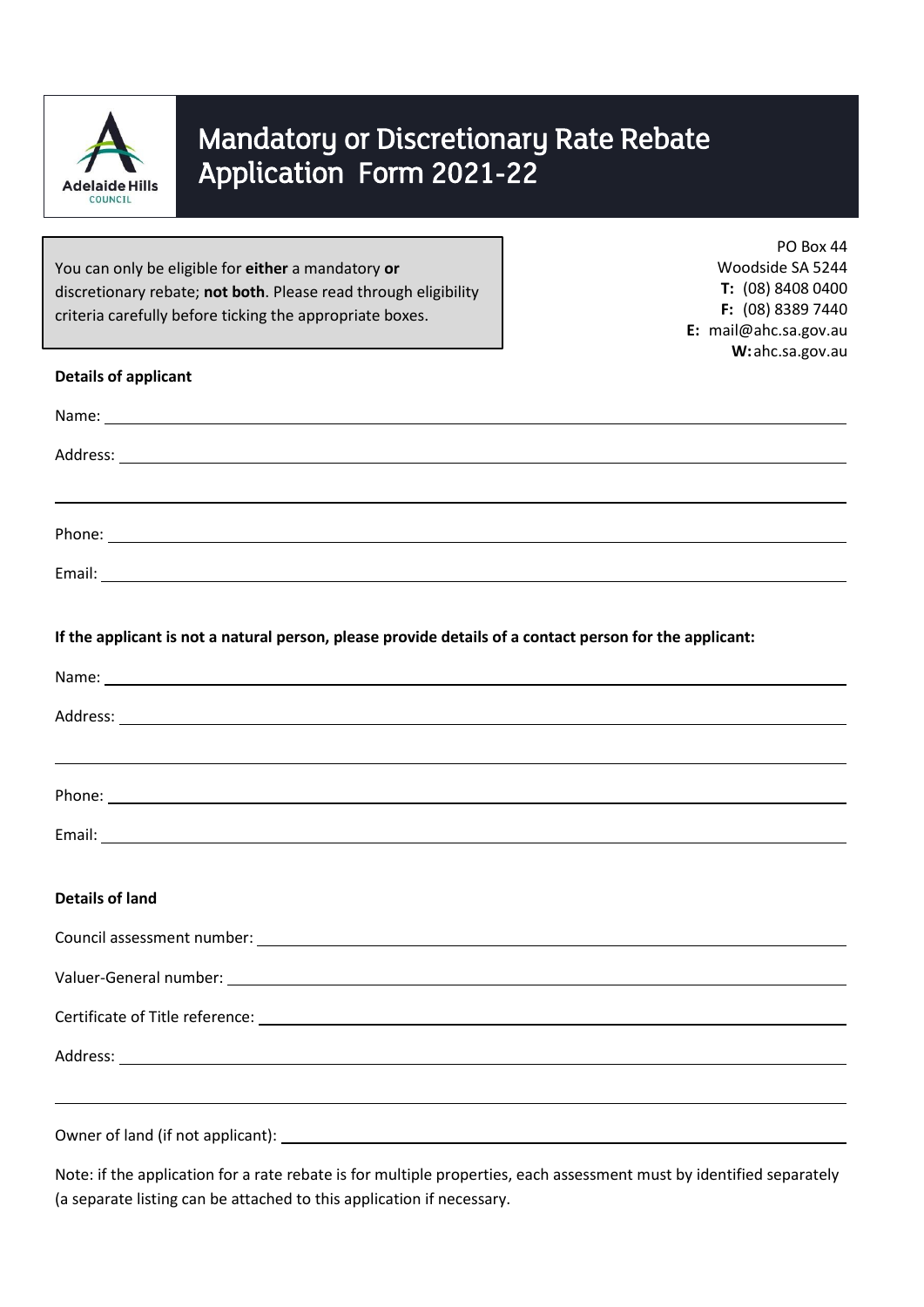

**Please note:** A person or body who makes a false or misleading statement or representation in an application or provides false or misleading information or evidence in support of an application for rebate is guilty of an offence under Section 159(2) of the *Local Government Act 1999*. **Maximum penalty: \$5,000**.

## **Categories of rebate**

*Please tick the category under which you are seeking a rebate. (Section numbers quoted refer to the Local Government Act 1999.)*

## **1.1 Mandatory 100%**

| 1.1.1 | Health Service - land being predominantly used for service delivery or administration by a<br>hospital or health centre incorporated under the Health Care Act 2008 (Section 160). |
|-------|------------------------------------------------------------------------------------------------------------------------------------------------------------------------------------|
| 1.1.2 | Religious purposes - land containing a church or other building used for public worship<br>(and any grounds), or land solely* used for religious purposes (Section 162).           |
| 1.1.3 | <b>Public cemeteries</b> – land being used for the purposes of a public cemetery (Section 163).                                                                                    |
| 1.1.4 | Royal Zoological Society of SA - land (other than land used as domestic premises) owned                                                                                            |

by, or under the care, control and management of, the Royal Zoological Society of South Australia Incorporated **(Section 164)**.

## **1.2 Mandatory 75% (Section 161)**

1.2.1 **Community services** (as defined below) – land being predominantly used for service delivery or administration by a community services organisation

To qualify as a Community Service Organisation under the rebate provisions of the *Local Government Act 1999* an organisation must meet **all four** of the following criteria (see *Additional information required* at end of this form).

| (a) | Is incorporated on a not-for-profit basis for the benefit of the public, AND                                                    |
|-----|---------------------------------------------------------------------------------------------------------------------------------|
| (b) | Provides community services without charge or for a charge that is below the cost to<br>the body of providing the services, AND |
| (c) | Does not restrict its services to persons who are members of the body, AND                                                      |
| (d) | Provides services for one or more of the following:<br>Tick all that apply.                                                     |
|     |                                                                                                                                 |

Emergency accommodation

Food or clothing for disadvantaged persons (i.e. persons who are disadvantaged by reason of poverty, illness, frailty, or mental, intellectual or physical disability).

Supported accommodation (i.e. residential care facilities in receipt of Commonwealth funding under the *Aged Care Act 1987* or accommodation for persons with mental health, intellectual, physical or other difficulties who require support in order to live an independent life).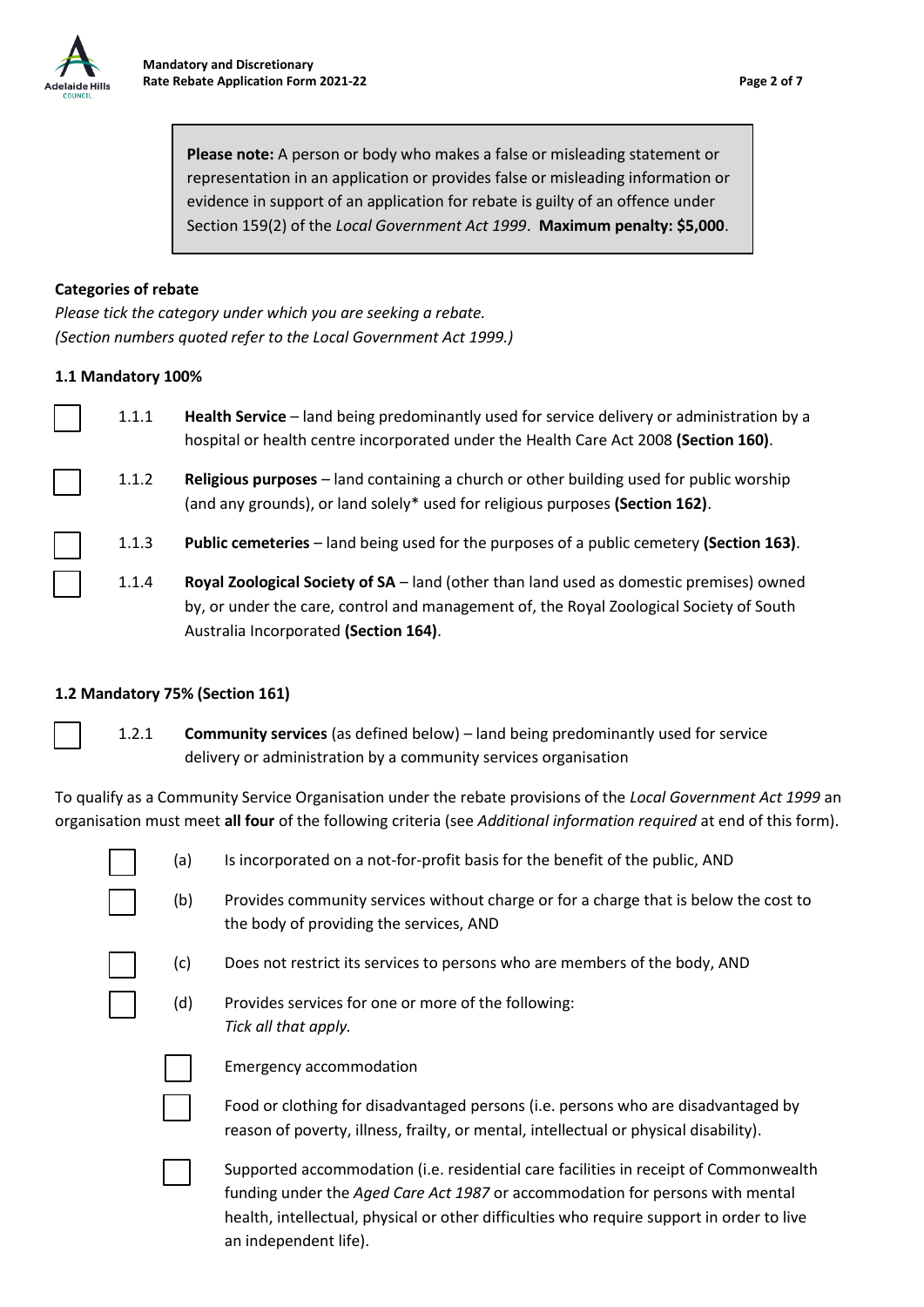

| <b>Housing Association Properties - 75% Rebate</b><br>Supported accommodation (i.e. accommodation for persons with mental health,<br>intellectual, physical or other difficulties who require support in order to live an<br>independent life) |
|------------------------------------------------------------------------------------------------------------------------------------------------------------------------------------------------------------------------------------------------|
| Essential services, or employment support, for persons with mental health disabilities,<br>or with intellectual or physical disabilities.                                                                                                      |
| Legal services for disadvantaged persons.                                                                                                                                                                                                      |
| Drug or alcohol rehabilitation services.                                                                                                                                                                                                       |
| Research into, or community education about, diseases or illnesses, or palliative care<br>to persons who suffer from disease or illnesses.                                                                                                     |

## **1.2 Mandatory 75% continued (Section 165)**



1.2.2 **Educational purposes** – where one of the following criteria apply.

- (a) Land occupied by a government school under a lease or licence and being used for educational purposes, OR
- (b) Land occupied by a non-government school registered under Part 5 of the *Education Act 1972* and being used for educational purposes, OR
- (c) Land being used by a university or university college to provide accommodation and other forms of support for students on a not-for-profit basis.

## **Amount of rebate**

If you are seeking a mandatory rebate under clause 1.2.1 or 1.2.2 or this application, for which you are entitled to a 75% rebate, are you also applying to the Council to increase that rebate?

No  $\vert \vert$  Yes – please specify the amount of rebate you are applying for:

Please give reasons to justify your request: \_\_\_\_\_\_\_\_\_\_\_\_\_\_\_\_\_\_\_\_\_\_\_\_\_\_\_\_\_\_\_\_\_\_\_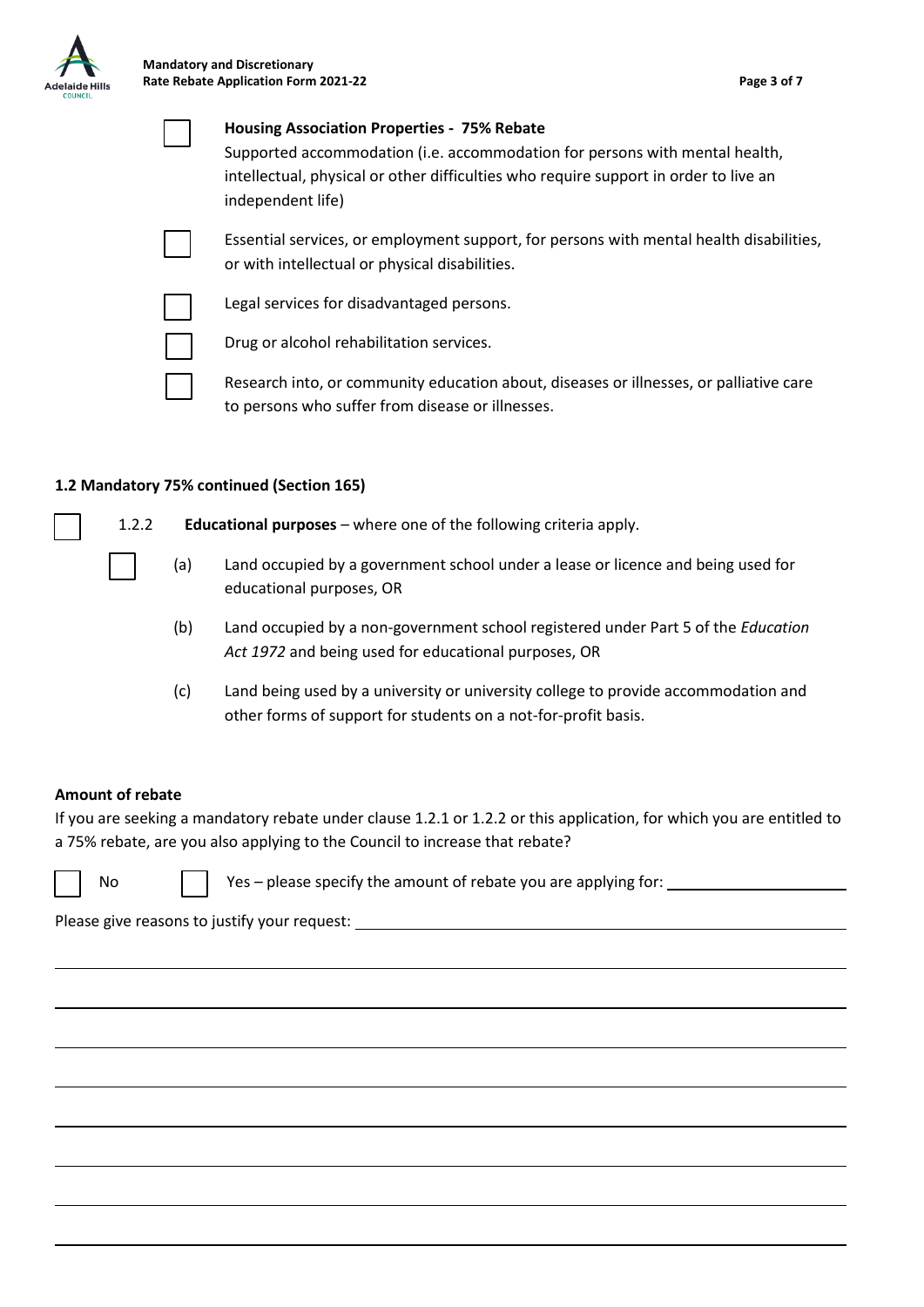

## **Mandatory rebate – Additional information required:**

The Council requires you to attach, as a minimum, the following additional information to support your application for a mandatory rebate:

- A copy of the organisation's Constitution and/or other documentation establishing that it is incorporated on a not-for-profit basis;
- A copy of the organisation's latest Annual Report;
- Evidence that the land is being predominantly used specifically for the purpose for which the rebate is being sought;
- Evidence of the status of your organisation as a not-for-profit or charitable, tax exempt organisation;
- Confirmation of whether you are in receipt of a community grant;
- Any other information that you believe is relevant in support of this application.

If you are requesting a mandatory rebate under Community Services – Section 161 you must also provide:

- Evidence that the land is being used for service delivery and/or administration;
- Evidence that the organisation provides services free of charge or below cost;
- Evidence that the organisation provides services to persons other than members;
- Information as to whether and, if so, to what extent you (or your organisation) will be providing a service within the Council area;
- The extent of financial assistance (if any) being provided by Commonwealth or State agencies.

**Please Note**: failure to provide supporting documentation could result in no rebate being granted, or a lesser percentage rebate being applied if criteria are not met under the *Local Government Act 1999*.

# **If you do not qualify for a mandatory rebate, you may qualify for a discretionary rebate.**

## **2.1 Discretionary rebates (Section 166.1)**

The Council may, in its discretion, grant a rebate of rates or service charges in any of the following cases **(Section 166)**. Please tick the applicable circumstance/s under which you are seeking a rebate (see *Additional information required* at end of this form).

| (a) | The rebate is desirable for the purpose of securing the proper development of the area (or<br>a part of the area). |
|-----|--------------------------------------------------------------------------------------------------------------------|
| (b) | The rebate is desirable for the purpose of assisting or supporting a business in its area.                         |
| (c) | The rebate will be conducive to the preservation of buildings or places of historic<br>significance.               |
| (d) | The land is being used for educational purposes.                                                                   |
| (e) | The land is being used for agricultural, horticultural, or floricultural exhibitions.                              |
| (f) | The land is being used for a hospital or health centre.                                                            |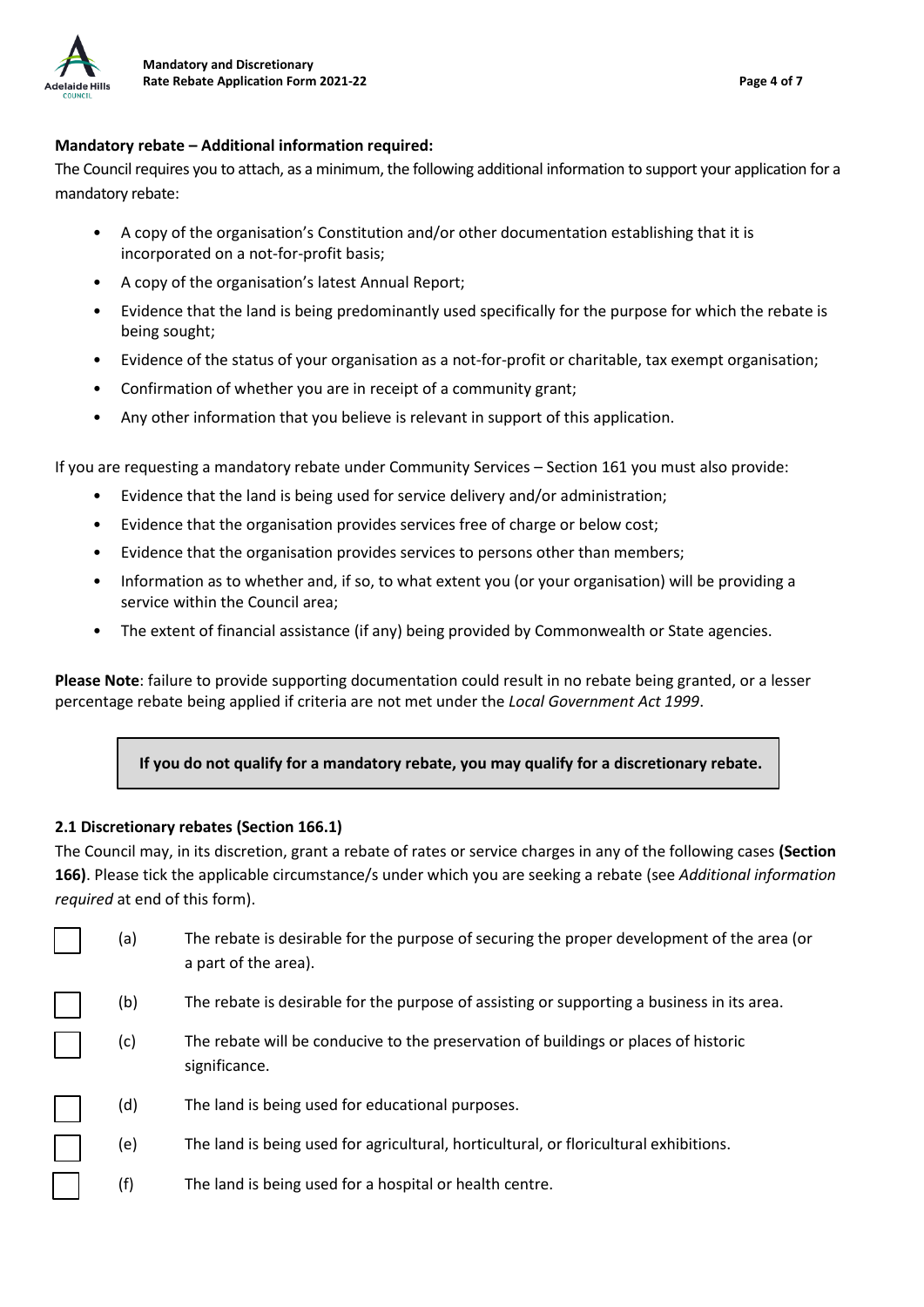|     | <b>Mandatory and Discretionary</b><br><b>Rate Rebate Application Form 2021-22</b><br>Page 5 of 7                                                                                                                                                                                     |
|-----|--------------------------------------------------------------------------------------------------------------------------------------------------------------------------------------------------------------------------------------------------------------------------------------|
| (g) | The land is being used to provide facilities or services for children or young persons.                                                                                                                                                                                              |
| (h) | The land is being used to provide accommodation for the aged or disabled.                                                                                                                                                                                                            |
| (i) | The land is being used for a residential aged care facility that is approved for<br>Commonwealth funding under the Aged Care Act 1987 or a day therapy centre.                                                                                                                       |
| (j) | The land is being used by an organisation which provides a benefit or service to the local<br>community.                                                                                                                                                                             |
| (k) | The rebate relates to common property or land vested in a community corporation under<br>the Community Titles Act 1996 over which the public has a free and unrestricted right of<br>access and enjoyment.                                                                           |
| (1) | The rebate is appropriate to provide relief against what would otherwise amount to a<br>substantial change in rates payable due to:                                                                                                                                                  |
|     | a redistribution of the rates burden within the community arising from a change to<br>the basis or structure of the council's rates; or<br>a change to the basis on which land is valued for the purpose of rating, rapid changes<br>٠<br>in valuations, or anomalies in valuations. |
| (m) | Where the rebate is considered by the council to be appropriate to provide relief in order<br>to avoid what would otherwise constitute:                                                                                                                                              |
|     | a liability to pay a rate or charge that is inconsistent with the liabilities that were<br>anticipated by the council in its annual business plan; or<br>a liability that is unfair or unreasonable.<br>٠                                                                            |
| (n) | Where the rebate is to give effect to a review of a decision of the council under Chapter<br>13, Part 2 of the Act (Internal Review of Council actions).                                                                                                                             |
| (o) | Where the rebate is contemplated under another provision of this Act.                                                                                                                                                                                                                |

## **Amount of rebate**

If you are applying for a discretionary rebate under clause 2.1 of this application:

Please specify the rebate amount you are applying for: \_\_\_\_\_\_\_\_\_\_\_\_\_\_\_\_\_\_\_\_\_\_\_\_\_

Please specify why you (or your organisation) need financial assistance through a rebate and why the amount of rebate you have applied for is appropriate. Please also address the issues listed in *Additional information required*  at the end of this form: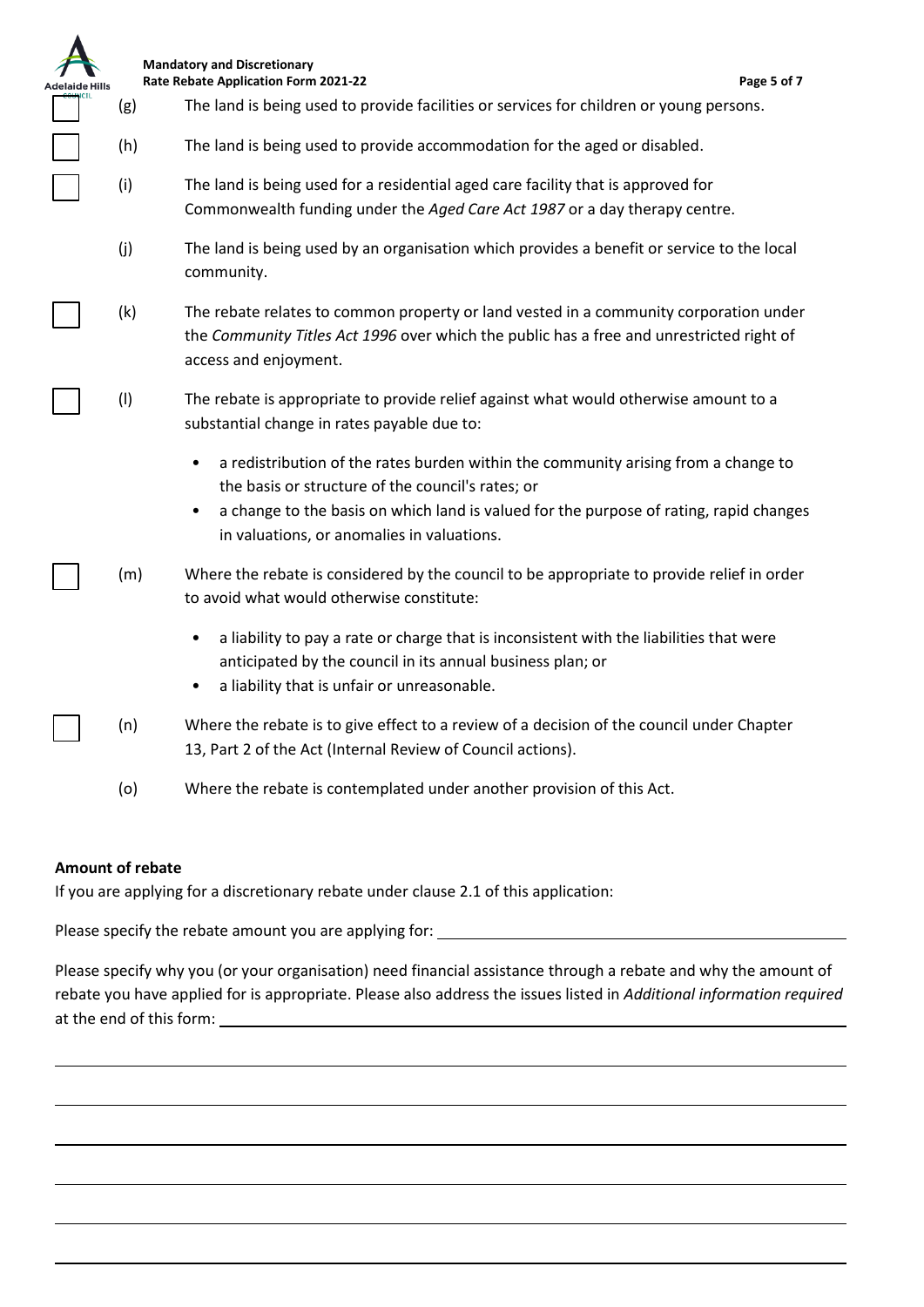

## **Discretionary rebate – Additional information required:**

The Council requires you to attach, as a minimum, the following additional information to support your application for a discretionary rebate:

- Evidence that the land is being used for the purpose for which the rebate is being sought;
- Information as to whether and, if so, to what extent you (or your organisation) will be providing a service within the Council area;
- At least two years audited financial statements (Profit and Loss Statement and Balance Sheet)
- A copy of the organisation's latest Annual Report;
- Confirmation of whether you are in receipt of a community grant;
- Confirmation of whether you have made, or intend to make, an application to another Council;
- The extent of financial assistance (if any) being provided by Commonwealth or State agencies;
- Confirmation of whether you have made other applications to Council for financial assistance;
- Evidence of the status of your organisation as a not-for-profit or charitable tax exempt organisation;
- A copy of the organisation's Constitution and/or other documentation establishing that it is incorporated on a not-for-profit basis;
- Any other information that you believe is relevant in support of this application.

**Please Note**: failure to provide supporting documentation could result in no rebate being granted, or a lesser percentage rebate being applied if criteria are not met under the *Local Government Act 1999*.

> You can only be eligible for either a mandatory or discretionary rebate; not both. Please read through eligibility criteria carefully before ticking the appropriate boxes.

\***solely** (see 1.1.2) means that the religious purpose must be the only and exclusive use. If it is the **predominant** use, as opposed to the **exclusive** use, your organisation may only apply for a discretionary rebate under Section 166 of the *Local Government Act 1999*.

Under Council policy, eligibility for mandatory rebates is confirmed annually.

Under Council policy, discretionary rebates are granted for the term of the Council.